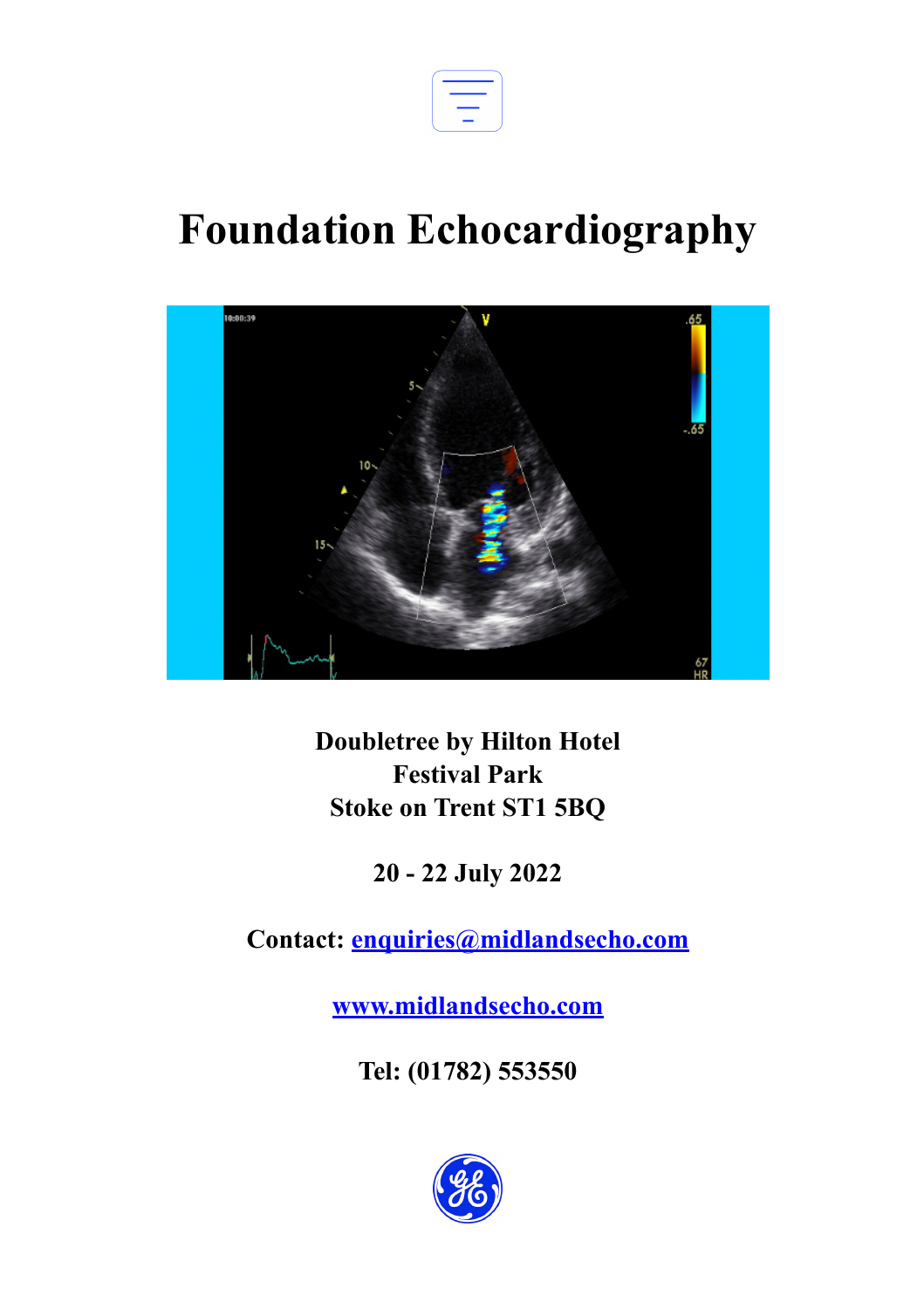

## **Wednesday 20 July 2022**

| $0845 - 900$               | Registration and welcome                 |               |
|----------------------------|------------------------------------------|---------------|
| $9.00 - 9.45$              | Cardiac anatomy                          | Luke Welsh    |
| $9.45 - 10.30$             | Echo Physics I – Greyscale Grant Heatlie |               |
| 10.30-10.45<br>10.45-11.30 | Coffee<br>Echo Physics $II$ – Doppler    | Grant Heatlie |
| 11.30-12.15                | Echo machine and controls                | Simon Weir    |
| 12.15-13.00                | Normal echo examination                  | Cath Morris   |
| 13.00-14.00                | Lunch                                    |               |
| 14.00-17.00                | Practical: The normal examination        |               |

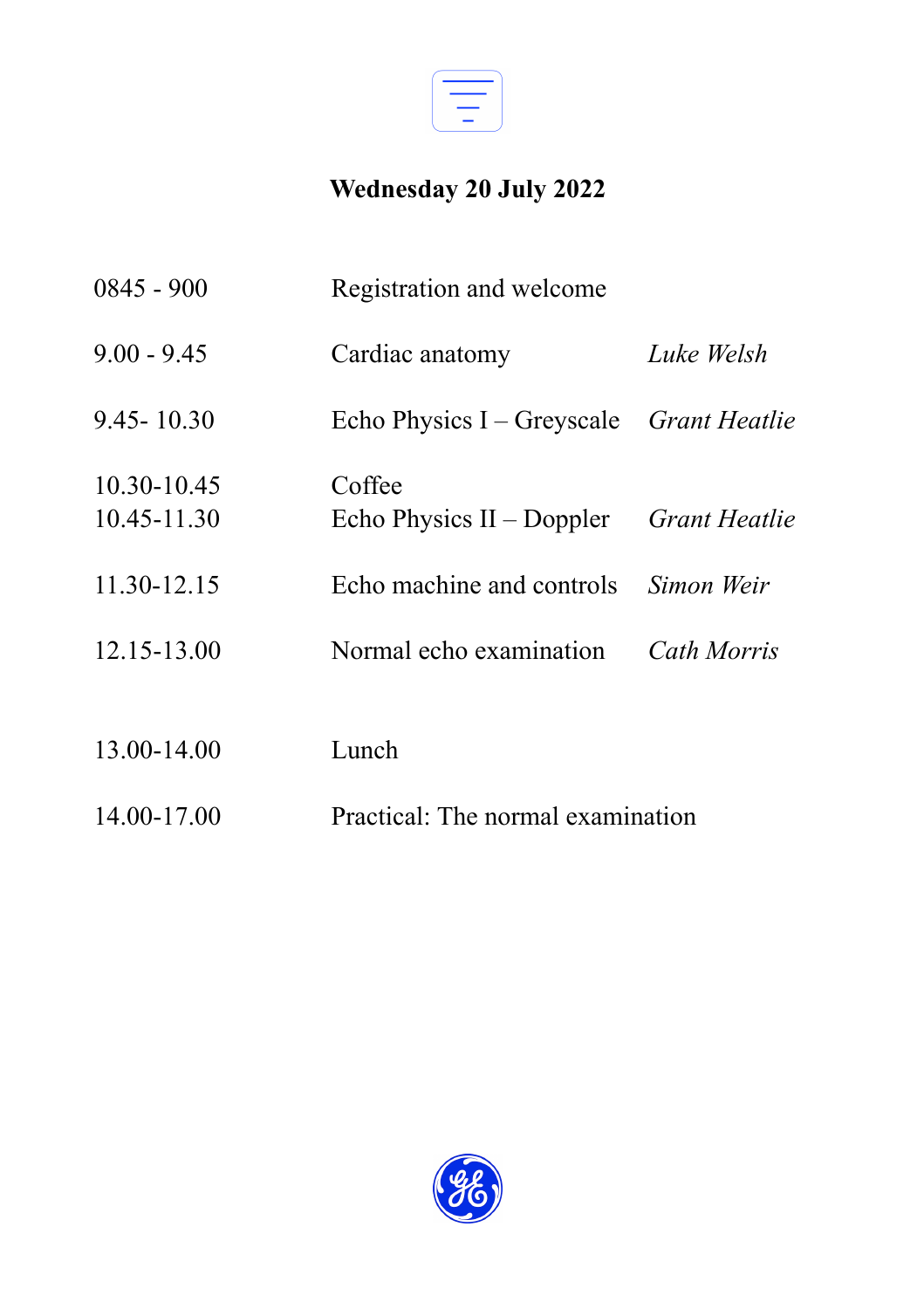

## **Thursday 21 July 2022**

| 9.00-9.45       | Aortic Valve: Normal     | Dr Simon Duckett |
|-----------------|--------------------------|------------------|
| 9.45-10.30      | Aortic valve: Stenosis   |                  |
|                 | and regurgitation        | Dr Simon Duckett |
| $10.30 - 10.45$ | Coffee                   |                  |
| 10.45-11.30     | Mitral valve: Normal     | Grant Heatlie    |
| 11.30-12.15     | Mitral valve: Stenosis   |                  |
|                 | and regurgitation        | Grant Heatlie    |
| 12.15-13.00     | The right heart          | Cheryl Oxley     |
| 13.00           | Lunch                    |                  |
| $14.00 - 1700$  | Practical: Valve disease |                  |

## **Friday 22 July 2022**

| $0800 - 0930$<br>$0930 - 1000$<br>$1000 - 1300$ | Assessment of LV function<br>Other Echo modalities<br>Practical: LV function | <i>Grant Heatlie</i><br><i>Grant Heatlie</i> |
|-------------------------------------------------|------------------------------------------------------------------------------|----------------------------------------------|
| $1300 - 1400$                                   | Lunch                                                                        |                                              |
| $1400 - 1445$<br>$1445 - 1530$                  | Tricks of the trade<br>Emergency Echo                                        | Tim Griffith<br>PolisDemetriades             |